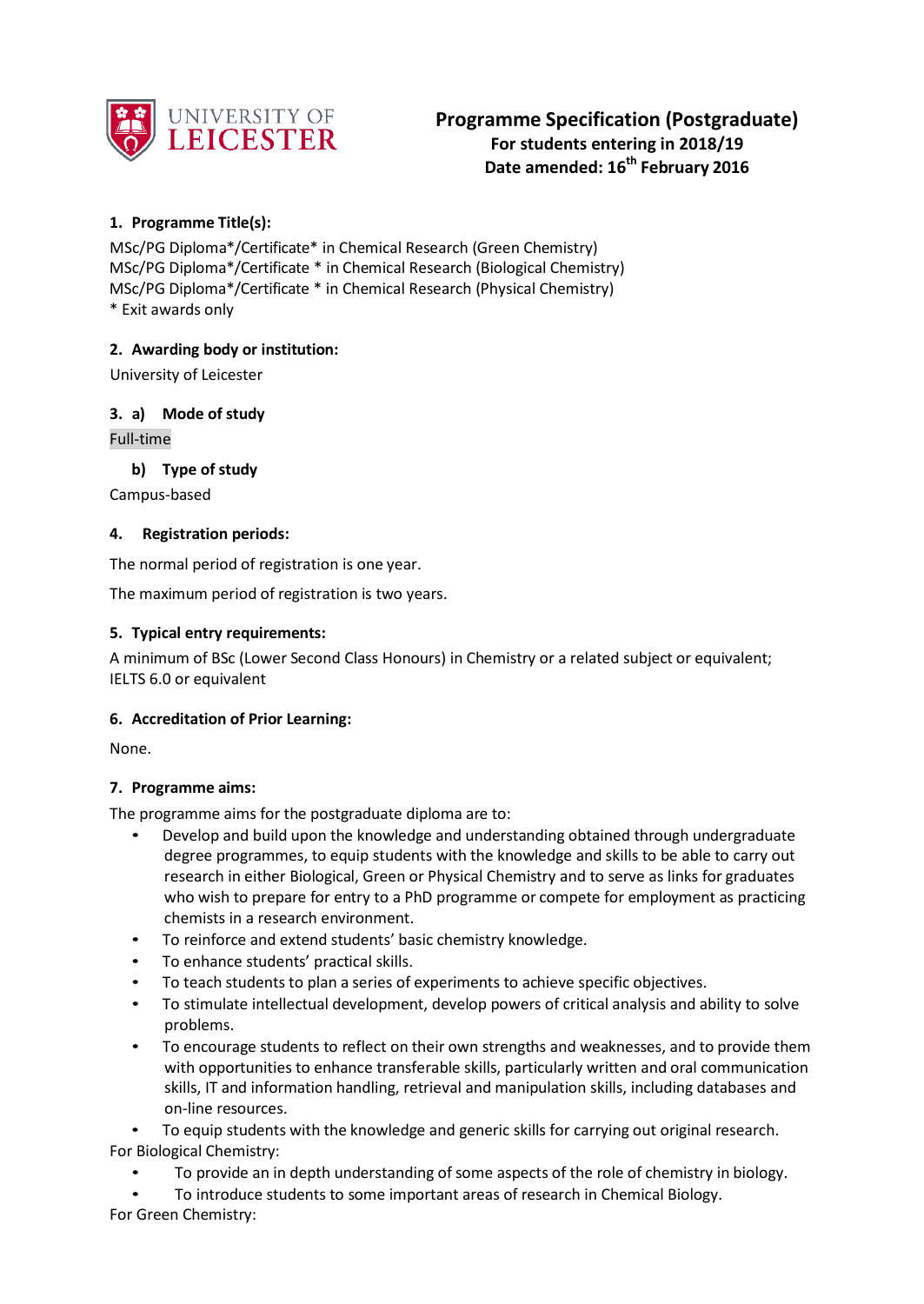- To provide an overview of Green Chemistry and an introduction to some topics of current research in this area.
- To encourage students to appreciate the challenges of sustainable technology and appreciate the role of Green Chemistry in the future development of the chemical industry.
- To introduce students to some important areas of research in Green Chemistry.

For Physical Chemistry:

- To provide and understanding of the application of fundamental physical principles in advanced applications of physical chemistry
- To introduce students to the important areas of research in physical chemistry.

The programme aims for the MSc are the same as above plus:

• To train students in chemical research methodology through planning and carrying out an extended research project.

#### **8. Reference points used to inform the programme specification:**

- QAA Frameworks for Higher Education Qualifications in England Wales and Northern Ireland
- QAA Master's Degree [Characteristics](http://www.qaa.ac.uk/en/Publications/Documents/Masters-Degree-Characteristics-2010.pdf)
- QAA Benchmarking Statement [Chemistry](http://www.qaa.ac.uk/en/Publications/Documents/Subject-benchmark-statement-Chemistry-2007.pdfhttp%3A/www.qaa.ac.uk/en/Publications/Documents/Subject-benchmark-statement-Chemistry-2007.pdf) (2007)
- PDR report (May 2011)
- University [Learning Strategy](http://www2.le.ac.uk/offices/sas2/quality/learnteach)
- University Employability Strategy
- Graduate Survey (2014)
- First Destination Survey
- External Examiner's Reports

#### **9. Programme Outcomes:**

| <b>Intended Learning</b><br><b>Outcomes</b>                                                                                                                                                                                                                                                                     | <b>Teaching and Learning</b><br><b>Methods</b>                                                                                                                           | <b>How Demonstrated?</b>                                                                      |  |  |  |  |
|-----------------------------------------------------------------------------------------------------------------------------------------------------------------------------------------------------------------------------------------------------------------------------------------------------------------|--------------------------------------------------------------------------------------------------------------------------------------------------------------------------|-----------------------------------------------------------------------------------------------|--|--|--|--|
| (a) Subject and Professional skills                                                                                                                                                                                                                                                                             |                                                                                                                                                                          |                                                                                               |  |  |  |  |
|                                                                                                                                                                                                                                                                                                                 | <b>Knowledge</b>                                                                                                                                                         |                                                                                               |  |  |  |  |
| Memorization and understanding of<br>relevant chemistry theory including<br>either synthesis and<br>characterisation methods in organic<br>chemistry or condensed and gas<br>phase physical chemistry.<br>Advanced knowledge of specific<br>areas of Chemical Biology, Green<br>Chemistry or physical chemistry | independent work<br>(group),<br>Lectures.<br>specified reading, workshops.<br>Programme specific lectures, independent<br>work (group), specified reading,<br>workshops. | Written exams, Marked assignments<br>Written exams, Marked assignments                        |  |  |  |  |
|                                                                                                                                                                                                                                                                                                                 | <b>Concepts</b>                                                                                                                                                          |                                                                                               |  |  |  |  |
| Enhanced grasp of the principles of<br>either synthesis and characterization or<br>physical chemistry. Ability to apply<br>chemical concepts in new situations<br>e.g. ability to predict physical and<br>chemical properties by comparison with<br>analogues.                                                  | Lectures,<br>independent work<br>(group),<br>specified reading, workshops.                                                                                               | Written exams, Marked assignments                                                             |  |  |  |  |
|                                                                                                                                                                                                                                                                                                                 | <b>Techniques</b>                                                                                                                                                        |                                                                                               |  |  |  |  |
| Practical demonstration of<br>experimental method. Professional<br>use of standard equipment,<br>knowledge of safety procedures.                                                                                                                                                                                | Supervised laboratory work                                                                                                                                               | Laboratory samples, associated data,<br>lab-notebooks and reports.                            |  |  |  |  |
| Mastery of research methods (MSc)                                                                                                                                                                                                                                                                               | Research Project (MSc)                                                                                                                                                   | Research project outline, dissertation<br>(MSc)                                               |  |  |  |  |
| <b>Critical analysis</b>                                                                                                                                                                                                                                                                                        |                                                                                                                                                                          |                                                                                               |  |  |  |  |
| Critical<br>analysis<br>chemical<br>of<br>and<br>information<br>summarise<br>key<br>findings of scientific papers. Abstract<br>writing.                                                                                                                                                                         | Supervised laboratory work<br>Group work<br>Reading<br>primary research<br>literature,<br>research project (MSc)                                                         | Laboratory notebooks and reports<br>Group presentations<br>Extended essay; dissertation (MSc) |  |  |  |  |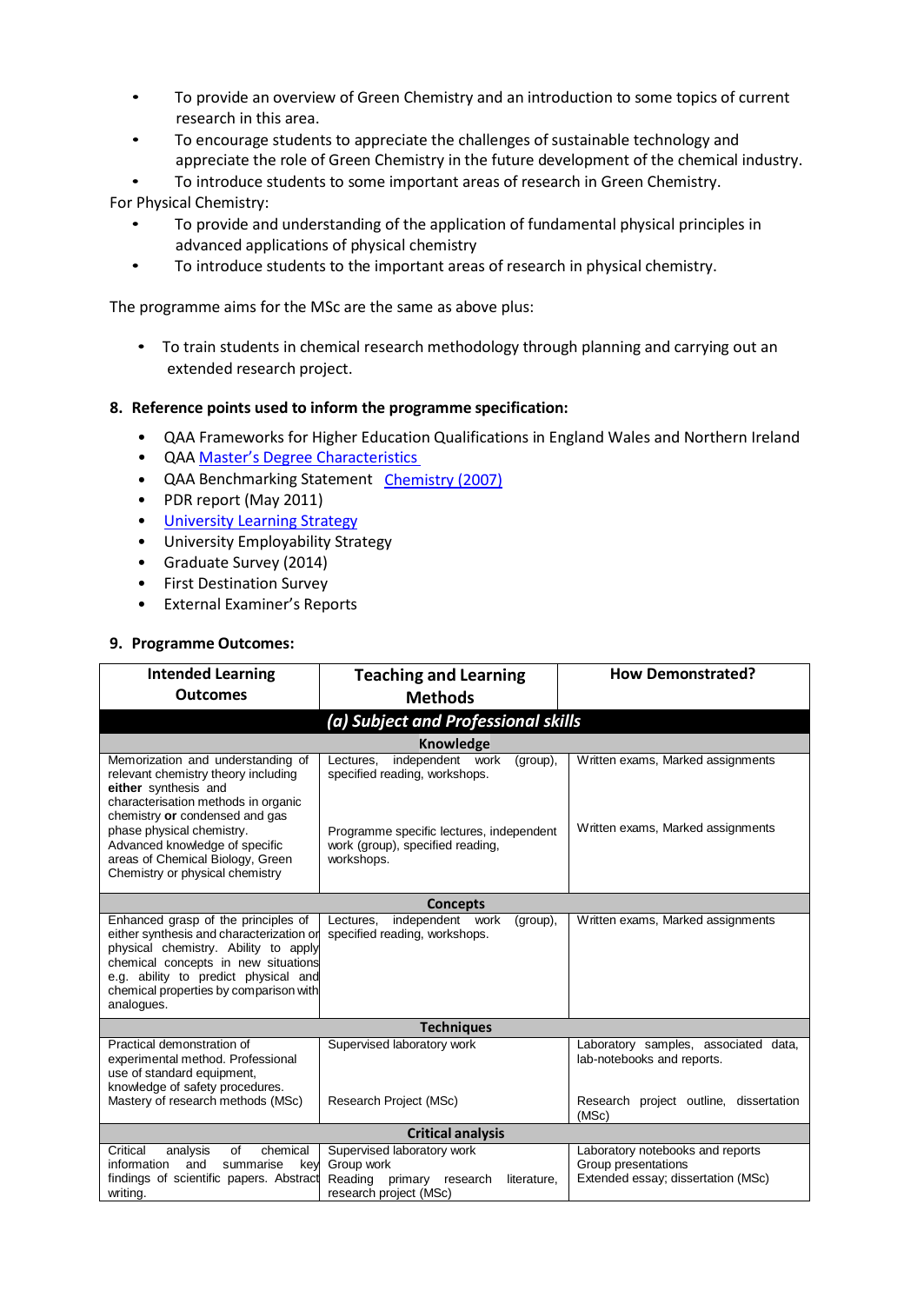| <b>Intended Learning</b>                                                                                                                                                                                                                                                                   | <b>Teaching and Learning</b>                                                                                                                                                        | <b>How Demonstrated?</b>                                                                                                                                                  |  |  |
|--------------------------------------------------------------------------------------------------------------------------------------------------------------------------------------------------------------------------------------------------------------------------------------------|-------------------------------------------------------------------------------------------------------------------------------------------------------------------------------------|---------------------------------------------------------------------------------------------------------------------------------------------------------------------------|--|--|
| <b>Outcomes</b>                                                                                                                                                                                                                                                                            | <b>Methods</b>                                                                                                                                                                      |                                                                                                                                                                           |  |  |
|                                                                                                                                                                                                                                                                                            | <b>Presentation</b>                                                                                                                                                                 |                                                                                                                                                                           |  |  |
| Presentation of chemical information<br>in appropriate formats<br>Distinguish between relevant and<br>irrelevant material depending on the<br>context e.g. for an oral presentation<br>or for a written report<br>Participation in scientific discussion<br>Give a 20 minute seminar (MSc) | Instruction on use of appropriate software<br>Group work<br>Project supervision<br>Contributing member at research group<br>teaching sessions (MSc)                                 | Laboratory notebooks<br>Project reports Group<br>presentations Project<br>presentation (MSc)                                                                              |  |  |
|                                                                                                                                                                                                                                                                                            | <b>Appraisal of evidence</b>                                                                                                                                                        |                                                                                                                                                                           |  |  |
| Understand scientific reasoning and<br>hence plan an investigation using<br>appropriate methods<br>Be able to evaluate different sources<br>of information<br>Recognise that more than one<br>solution may be possible to a<br>problem and may depend on the<br>data available             | Supervised group mini-projects.<br>Workshop/ group exercises<br>Project supervision (MSc)                                                                                           | Laboratory samples, associated data,<br>lab-notebooks and reports.<br>Research outline<br>Assessed work<br>written<br>(oral<br>and<br>presentation)<br>Dissertation (MSc) |  |  |
|                                                                                                                                                                                                                                                                                            | (b) Transferable skills                                                                                                                                                             |                                                                                                                                                                           |  |  |
|                                                                                                                                                                                                                                                                                            | <b>Research skills</b>                                                                                                                                                              |                                                                                                                                                                           |  |  |
| Progressive improvement in the<br>ability to locate, organise and<br>evaluate evidence, report on<br>findings, analyse complex ideas and<br>solve chemical problems                                                                                                                        | Workshops (problem solving)<br>Laboratory data analysis<br>Use of online databases<br>Contributing member at research group<br>teaching sessions (MSc)<br>Project supervision (MSc) | Written exams, coursework<br>Library exercises<br>Essay writing<br>Project reports<br>Laboratory assessment<br>Dissertation (MSc)                                         |  |  |
|                                                                                                                                                                                                                                                                                            | <b>Communication skills</b>                                                                                                                                                         |                                                                                                                                                                           |  |  |
| Response to questioning<br>Ability to deliver an oral presentation<br>using appropriate visual aids<br>Laboratory notebook<br>Report writing,<br>conforming<br>to<br>standard chemical conventions.                                                                                        | Workshops<br>Lecture advice from project supervisor<br>use of PowerPoint<br>Contributing member at research group<br>teaching sessions (MSc)<br>Writing workshops                   | Oral assessment (vivas)<br>Oral presentations for modules and<br>projects<br>Assessed lab-notebook<br>Project reports.<br>Dissertation (MSc)                              |  |  |
|                                                                                                                                                                                                                                                                                            | Data presentation                                                                                                                                                                   |                                                                                                                                                                           |  |  |
| Ability to present chemical<br>information clearly and effectively in<br>appropriate format                                                                                                                                                                                                | Research methods lectures and<br>exercises, use of Chemical Software, e.g.<br>drawing or molecular modelling                                                                        | Lab reports, assessed problems, project<br>reports, oral presentations.<br>Dissertation (MSc)                                                                             |  |  |
|                                                                                                                                                                                                                                                                                            | Information technology                                                                                                                                                              |                                                                                                                                                                           |  |  |
| Use of spreadsheets, word<br>processing, presentation software,<br>data management, project specific<br>(chemical) software.                                                                                                                                                               | Laboratory data analysis.<br>Group working.<br>Project supervision (MSc)                                                                                                            | Lab reports, assessed problems, project<br>reports, oral presentations.<br>Dissertation (MSc)                                                                             |  |  |
|                                                                                                                                                                                                                                                                                            | <b>Problem solving</b>                                                                                                                                                              |                                                                                                                                                                           |  |  |
| Ability to solve chemical problems.                                                                                                                                                                                                                                                        | Lectures, laboratory data analysis, group<br>work.<br>Research project (MSc)<br><b>Working relationships</b>                                                                        | Written exams, coursework.<br>Library exercises.<br>Group assessments/reports.                                                                                            |  |  |
| Knowing how and when to draw on                                                                                                                                                                                                                                                            | Group problem solving                                                                                                                                                               | Group assessment (outcomes and peer                                                                                                                                       |  |  |
| the knowledge & expertise of others<br>Recognition<br>of strengths<br>and<br>weaknesses of self and others, using<br>this to promote group learning.                                                                                                                                       | Negotiating duties for group tasks.<br>Working in shared research laboratories<br>(MSc)                                                                                             | assessment)                                                                                                                                                               |  |  |
| <b>Managing learning</b>                                                                                                                                                                                                                                                                   |                                                                                                                                                                                     |                                                                                                                                                                           |  |  |
| Ability to manage, reflect on and<br>develop own learning<br>Time management                                                                                                                                                                                                               | Done via progress files.<br>Lab-work and projects                                                                                                                                   | Progress file will be discussed with tutor<br>Meeting deadlines, project assessment<br>(MSc)                                                                              |  |  |
| Career management                                                                                                                                                                                                                                                                          |                                                                                                                                                                                     |                                                                                                                                                                           |  |  |
| Ability to prepare a CV<br>Knowledge of how to find and apply<br>for research positions                                                                                                                                                                                                    | Lecture<br>Lecture, Career's event                                                                                                                                                  | CV assessment<br>Meeting with course tutor                                                                                                                                |  |  |

# **10. Special features:**

Small group tutorials; group problem solving; independent learning; research based projects.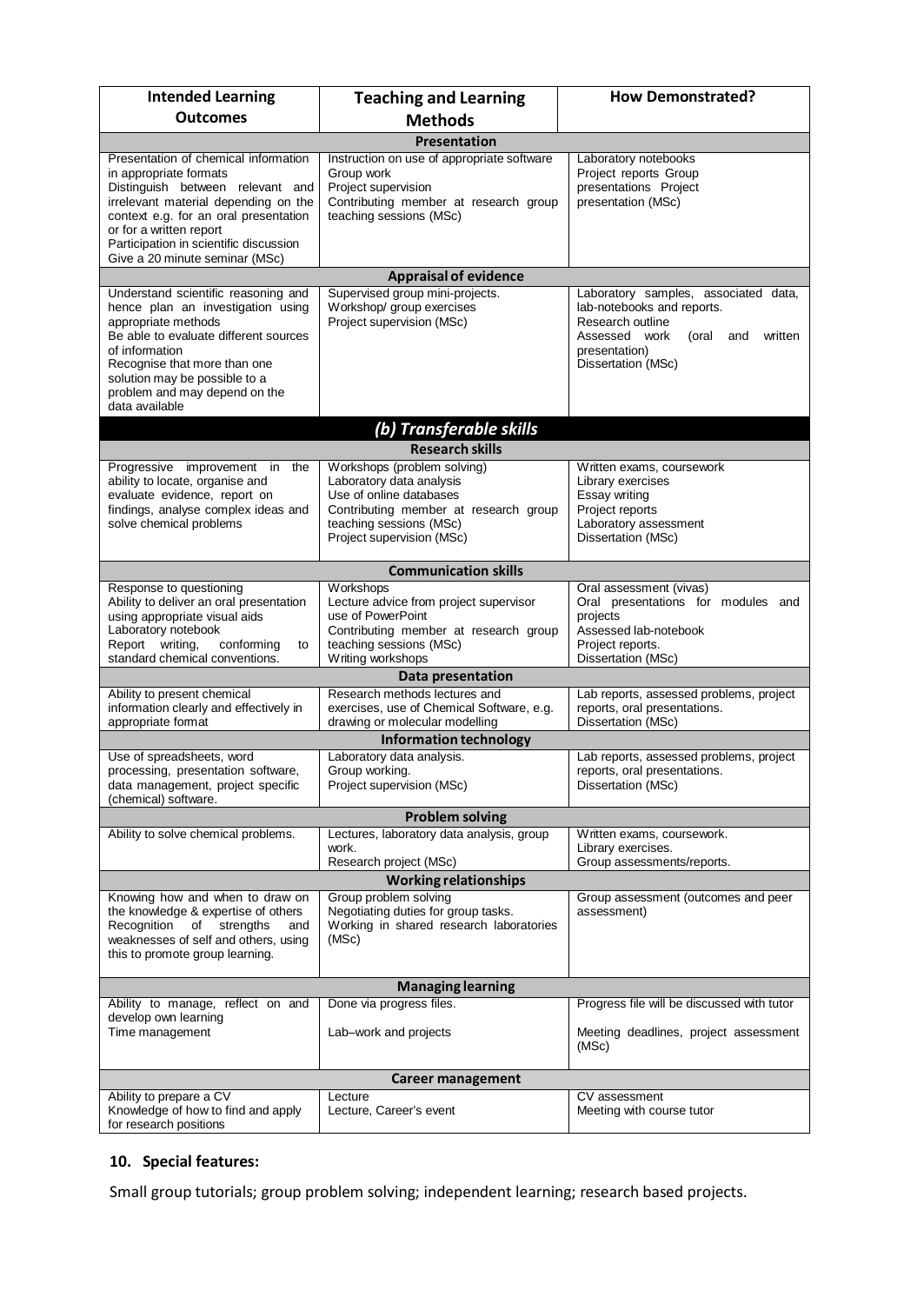#### **11. Indications of programme quality:**

External Examiners' reports; Departmental review; Percentage of students going on to higher degrees.

#### **12. Scheme of Assessment**

This programme complies with Senate Regulation 6 governing taught postgraduate programmes:

#### <http://www2.le.ac.uk/offices/sas2/regulations/general-regulations-for-taught-programmes>

This programme follows: Masters programme with 120 credits taught + 60 credits research project.

#### **13. Progression points**

This programme complies with Senate Regulation 6 governing taught postgraduate programmes:

<http://www2.le.ac.uk/offices/sas2/regulations/general-regulations-for-taught-programmes>

June Panel of Examiners:

>45 credits failed at first attempt – student will not continue with the research project.

June Board of Examiners:

>30 credits failed after reassessment – student will not continue with the research project.

In cases where a student has failed to meet a requirement to progress he or she will be required to withdraw from the course and a recommendation will be made to the Board of Examiners for an intermediate award where appropriate.

#### **14. Rules relating to re-sits or re-submissions:**

This programme complies with Senate Regulation 6 governing taught postgraduate programmes: <http://www2.le.ac.uk/offices/sas2/regulations/general-regulations-for-taught-programmes> Subject to the modifications below:

Where a student fails to achieve the 50% pass mark in a module s/he shall be entitled to re-sit or resubmit any of the failed components once, subject to a maximum mark for each re-assessed component of assessment of 50%.

Where a student has failed the research project, s/he shall be entitled to re-submit the dissertation component. There is no opportunity to repeat the laboratory element of the research project.

# **15. Additional information** [e.g. timetable for admissions]

The programmes commence in mid-September, usually ahead of the University's undergraduate term dates.

# **16. External Examiners**

The details of the External Examiner(s) for this programme and the most recent External Examiners' reports can be found [here.](https://exampapers.le.ac.uk/xmlui/handle/123456789/209)